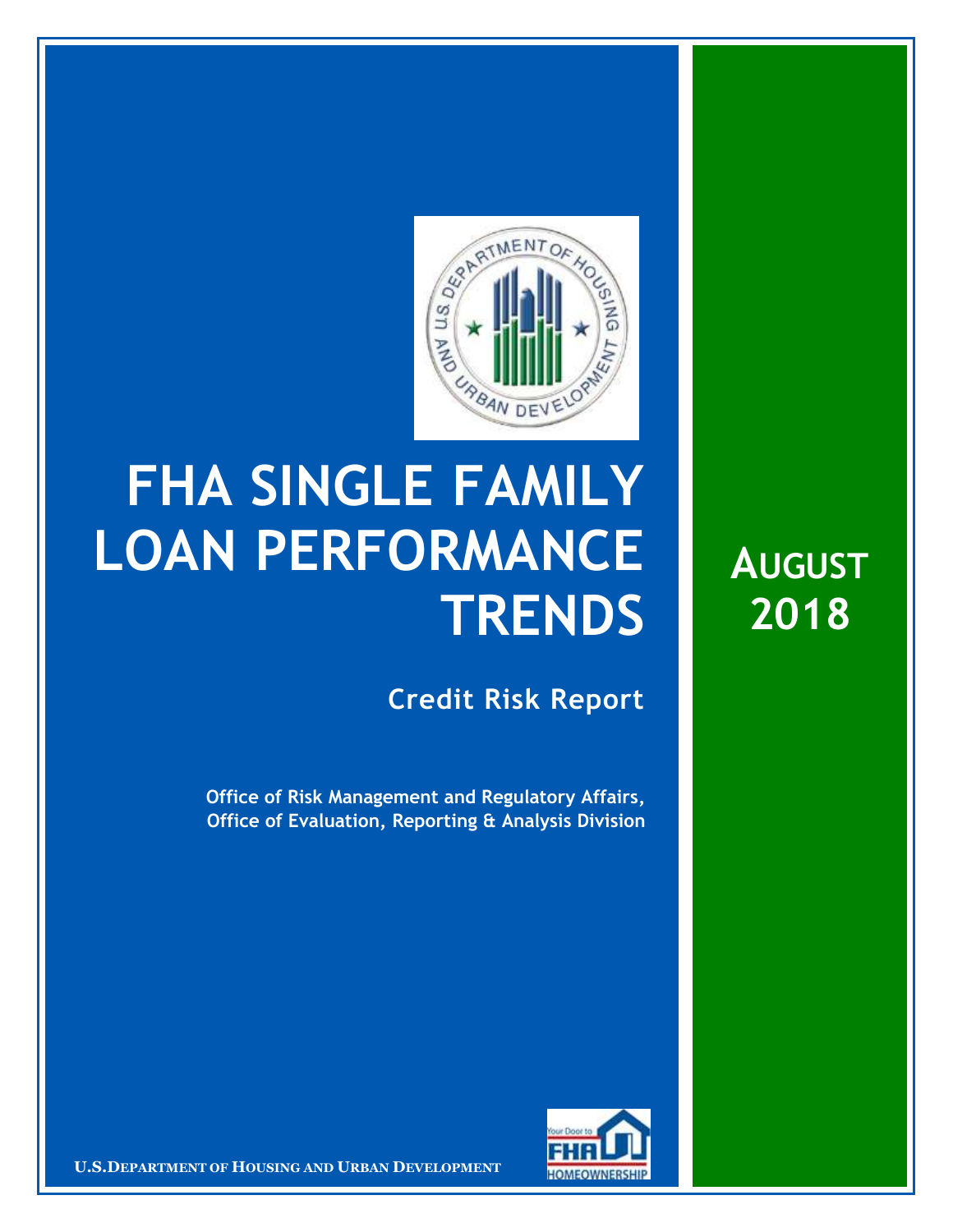## Table of Contents

## Table of Figures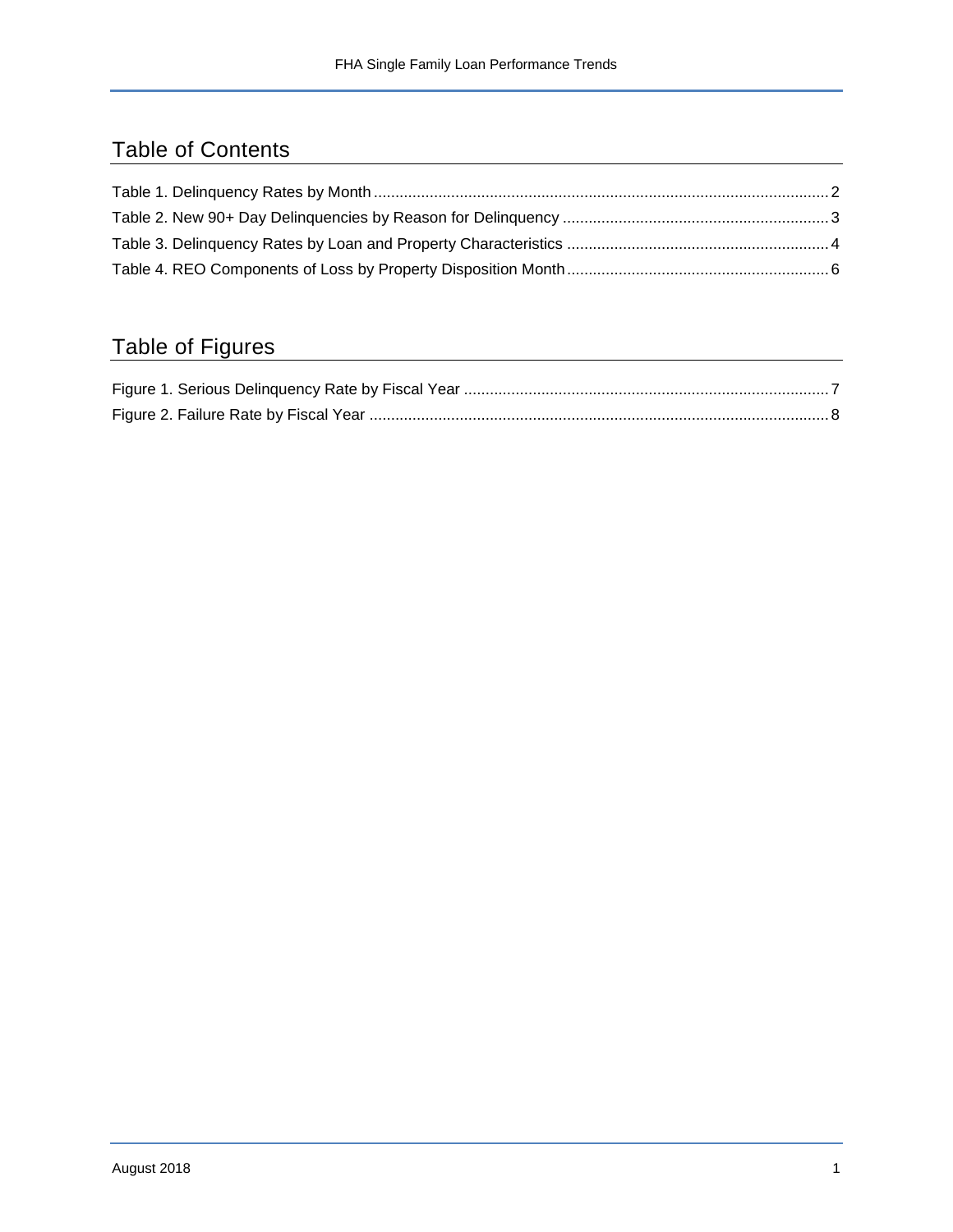<span id="page-2-0"></span>

|                                | Active                |        | Delinquency Rates <sup>a</sup> (%) |                            | Exceptions <sup>b</sup> (%) |            |                        |  |  |  |  |
|--------------------------------|-----------------------|--------|------------------------------------|----------------------------|-----------------------------|------------|------------------------|--|--|--|--|
|                                | Insurance in<br>Force |        |                                    |                            | In                          | In         | Serious<br>Delinquency |  |  |  |  |
| Month                          | (EOM)                 | 30-day | 60-day                             | 90-day                     | Foreclosure                 | Bankruptcy | Rate <sup>c</sup> (%)  |  |  |  |  |
| <b>Non-Seasonally Adjusted</b> |                       |        |                                    |                            |                             |            |                        |  |  |  |  |
| Aug 2017                       | 7,973,604             | 4.64   | 1.52                               | 2.13                       | 1.30                        | 0.81       | 4.24                   |  |  |  |  |
| Sep                            | 7,982,070             | 5.77   | 1.70                               | 2.36                       | 1.19                        | 0.77       | 4.32                   |  |  |  |  |
| Oct                            | 7,986,663             | 5.53   | 2.11                               | 2.46                       | 1.18                        | 0.78       | 4.42                   |  |  |  |  |
| Nov                            | 7,988,634             | 5.22   | 2.22                               | 2.88                       | 1.16                        | 0.79       | 4.83                   |  |  |  |  |
| Dec                            | 7,989,699             | 5.57   | 1.96                               | 3.23                       | 1.17                        | 0.79       | 5.19                   |  |  |  |  |
| Jan 2018                       | 8,005,645             | 4.96   | 1.81                               | 3.24                       | 1.14                        | 0.80       | 5.18                   |  |  |  |  |
| Feb                            | 8,007,772             | 4.84   | 1.66                               | 3.09                       | 1.16                        | 0.81       | 5.06                   |  |  |  |  |
| Mar                            | 8,007,182             | 4.16   | 1.40                               | 2.68                       | 1.15                        | 0.84       | 4.66                   |  |  |  |  |
| Apr                            | 8,012,065             | 4.26   | 1.37                               | 2.56                       | 1.13                        | 0.85       | 4.54                   |  |  |  |  |
| May                            | 8,015,714             | 4.27   | 1.37                               | 2.40                       | 1.11                        | 0.83       | 4.35                   |  |  |  |  |
| Jun                            | 8,024,523             | 4.87   | 1.47                               | 2.35                       | 1.09                        | 0.84       | 4.28                   |  |  |  |  |
| Juld                           | 8,031,487             | 4.59   | 1.48                               | 2.22                       | 1.02                        | 0.83       | 4.08                   |  |  |  |  |
| Aug                            | 8,037,609             | 4.67   | 1.51                               | 2.19                       | 1.06                        | 0.86       | 4.11                   |  |  |  |  |
|                                |                       |        |                                    | <b>Seasonally Adjusted</b> |                             |            |                        |  |  |  |  |
| Aug 2017                       | 7,973,604             | 4.48   | 1.48                               | 2.18                       | 1.31                        | 0.81       | 4.31                   |  |  |  |  |
| Sep                            | 7,982,070             | 5.56   | 1.61                               | 2.36                       | 1.21                        | 0.77       | 4.34                   |  |  |  |  |
| Oct                            | 7,986,663             | 5.37   | 1.98                               | 2.44                       | 1.20                        | 0.77       | 4.41                   |  |  |  |  |
| Nov                            | 7,988,634             | 4.76   | 2.00                               | 2.76                       | 1.17                        | 0.78       | 4.71                   |  |  |  |  |
| Dec                            | 7,989,699             | 5.06   | 1.71                               | 3.03                       | 1.16                        | 0.79       | 4.98                   |  |  |  |  |
| Jan 2018                       | 8,005,645             | 4.75   | 1.64                               | 3.02                       | 1.13                        | 0.80       | 4.95                   |  |  |  |  |
| Feb                            | 8,007,772             | 5.00   | 1.69                               | 3.00                       | 1.13                        | 0.81       | 4.95                   |  |  |  |  |
| Mar                            | 8,007,182             | 4.82   | 1.62                               | 2.76                       | 1.12                        | 0.85       | 4.73                   |  |  |  |  |
| Apr                            | 8,012,065             | 4.63   | 1.57                               | 2.67                       | 1.12                        | 0.85       | 4.65                   |  |  |  |  |
| May                            | 8,015,714             | 4.44   | 1.50                               | 2.48                       | 1.13                        | 0.84       | 4.45                   |  |  |  |  |
| Jun                            | 8,024,523             | 4.88   | 1.53                               | 2.44                       | 1.09                        | 0.83       | 4.36                   |  |  |  |  |
| Juld                           | 8,031,487             | 4.70   | 1.51                               | 2.37                       | 1.03                        | 0.83       | 4.24                   |  |  |  |  |
| Aug                            | 8,037,609             | 4.55   | 1.47                               | 2.28                       | 1.06                        | 0.86       | 4.20                   |  |  |  |  |

**Table 1. Delinquency Rates by Month**

EOM = end of month.

a The 90-day category includes all loans that are at least 3 months delinquent excluding those loans in foreclosure or bankruptcy processing. Included in the delinquency counts are loans under active consideration for loss mitigation foreclosure avoidance.

**bExceptions are counted separately from delinquencies, regardless of the length of the delinquency period.** 

<sup>c</sup> Serious delinquency rates are the sum of 90-day delinquencies plus in-foreclosures and in-bankruptcies.

<sup>d</sup> Due to late reporting by a large servicer, the delinquency rates for July 2018 are likely understated. The August 2018 delinquency reporting rates accurately reflect the status of the portfolio.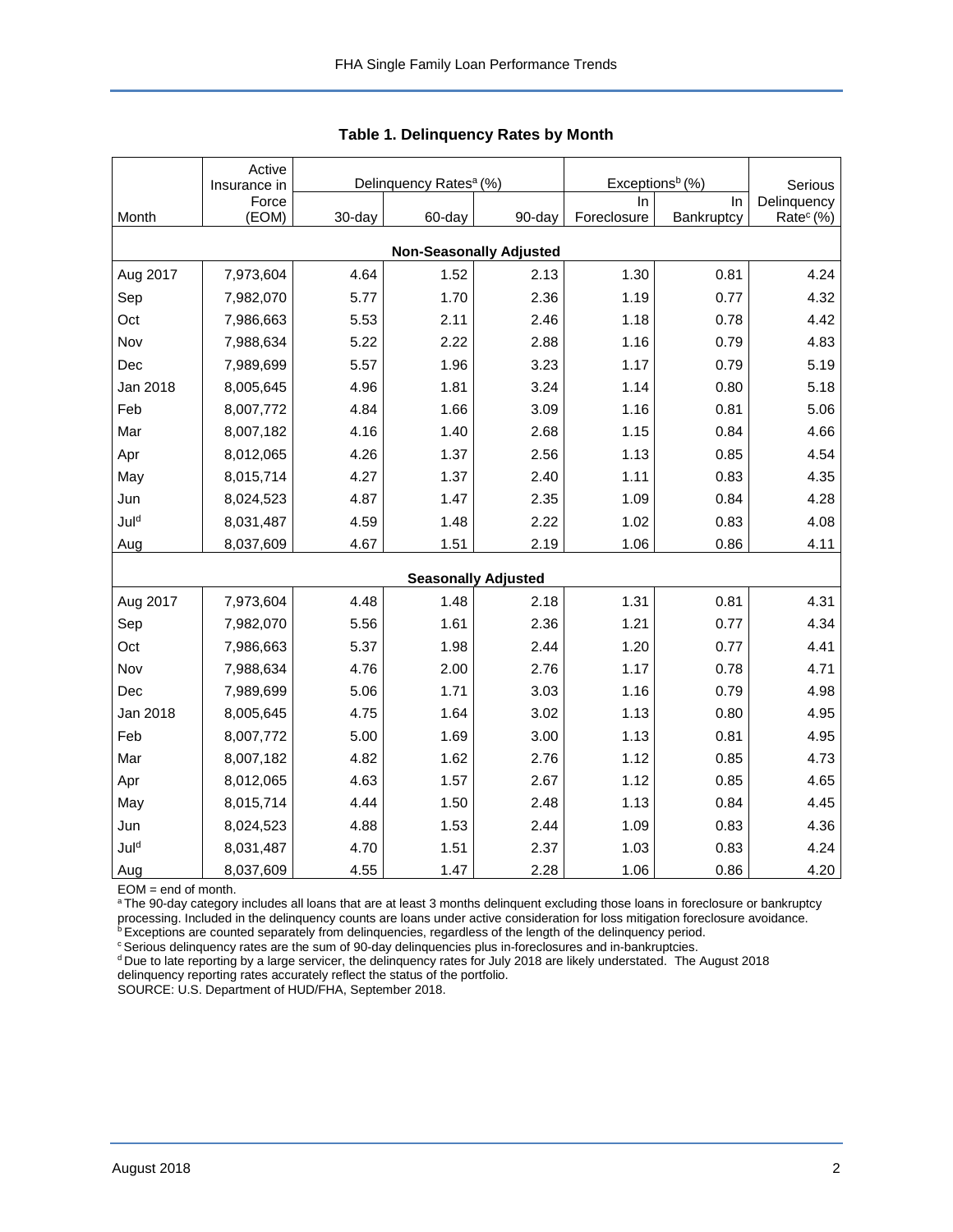<span id="page-3-0"></span>

|                                   |                              | Share by Reason for Delinquency (%) |            |                          |                                     |                                |               |                    |  |  |  |  |
|-----------------------------------|------------------------------|-------------------------------------|------------|--------------------------|-------------------------------------|--------------------------------|---------------|--------------------|--|--|--|--|
|                                   |                              |                                     |            |                          | Death or<br>Illness of<br>Principal |                                |               |                    |  |  |  |  |
| <b>Fiscal Year</b><br>and Quarter | New 90+ Day<br>Delinquencies | Reduction<br>of Income              | Unemployed | Excessive<br>Obligations | Borrower<br>or Family               | Marital<br><b>Difficulties</b> | No<br>Contact | Other <sup>a</sup> |  |  |  |  |
| 2011 Q4                           | 133,826                      | 37.30                               | 10.22      | 17.50                    | 10.94                               | 4.76                           | 9.41          | 9.87               |  |  |  |  |
| 2012 Q1                           | 158,091                      | 36.54                               | 9.45       | 19.15                    | 11.09                               | 4.50                           | 9.28          | 10.00              |  |  |  |  |
| 2012 Q2                           | 114,762                      | 37.13                               | 9.99       | 17.61                    | 11.35                               | 4.75                           | 8.58          | 10.59              |  |  |  |  |
| 2012 Q3                           | 101,467                      | 36.79                               | 9.70       | 17.55                    | 11.69                               | 4.97                           | 8.37          | 10.93              |  |  |  |  |
| 2012 Q4                           | 125,200                      | 36.80                               | 9.49       | 18.06                    | 11.85                               | 4.65                           | 8.15          | 11.00              |  |  |  |  |
| 2013 Q1                           | 124,359                      | 36.22                               | 8.97       | 18.44                    | 12.00                               | 4.65                           | 8.21          | 11.50              |  |  |  |  |
| 2013 Q2                           | 104,165                      | 35.80                               | 8.80       | 18.00                    | 12.23                               | 4.51                           | 8.22          | 12.43              |  |  |  |  |
| 2013 Q3                           | 86,810                       | 35.94                               | 8.27       | 18.09                    | 12.36                               | 4.59                           | 8.51          | 12.24              |  |  |  |  |
| 2013 Q4                           | 105,090                      | 36.32                               | 8.28       | 19.06                    | 12.38                               | 4.57                           | 8.76          | 10.62              |  |  |  |  |
| 2014 Q1                           | 112,099                      | 35.32                               | 7.93       | 20.46                    | 12.15                               | 4.45                           | 9.22          | 10.47              |  |  |  |  |
| 2014 Q2                           | 93,183                       | 34.75                               | 8.04       | 19.65                    | 11.79                               | 4.31                           | 10.71         | 10.75              |  |  |  |  |
| 2014 Q3                           | 80,881                       | 33.28                               | 7.89       | 19.89                    | 12.28                               | 4.35                           | 11.30         | 11.01              |  |  |  |  |
| 2014 Q4                           | 101,850                      | 32.50                               | 7.52       | 20.92                    | 12.60                               | 4.42                           | 11.43         | 10.61              |  |  |  |  |
| 2015 Q1                           | 106,665                      | 31.75                               | 6.98       | 21.96                    | 12.70                               | 4.24                           | 11.66         | 10.72              |  |  |  |  |
| 2015 Q2                           | 82,866                       | 32.23                               | 7.12       | 21.61                    | 12.54                               | 4.18                           | 11.47         | 10.85              |  |  |  |  |
| 2015 Q3                           | 71,869                       | 30.85                               | 6.66       | 21.35                    | 12.67                               | 4.24                           | 13.09         | 11.15              |  |  |  |  |
| 2015 Q4                           | 88,263                       | 30.58                               | 6.62       | 22.17                    | 12.74                               | 3.99                           | 12.16         | 11.74              |  |  |  |  |
| 2016 Q1                           | 92,607                       | 30.69                               | 6.45       | 22.59                    | 12.97                               | 4.05                           | 11.28         | 11.98              |  |  |  |  |
| 2016 Q2                           | 78,978                       | 30.22                               | 6.73       | 22.84                    | 12.84                               | 3.91                           | 11.80         | 11.68              |  |  |  |  |
| 2016 Q3                           | 66,500                       | 30.87                               | 6.83       | 23.20                    | 13.36                               | 4.15                           | 10.57         | 11.01              |  |  |  |  |
| 2016 Q4                           | 85,289                       | 31.78                               | 7.12       | 23.90                    | 13.14                               | 4.03                           | 9.50          | 10.53              |  |  |  |  |
| 2017 Q1                           | 94,958                       | 31.25                               | 6.86       | 24.44                    | 13.13                               | 3.79                           | 9.16          | 11.35              |  |  |  |  |
| 2017 Q2                           | 75,376                       | 31.45                               | 7.07       | 24.29                    | 13.27                               | 3.82                           | 9.73          | 10.37              |  |  |  |  |
| 2017 Q3                           | 65,531                       | 30.38                               | 7.12       | 24.60                    | 13.83                               | 3.96                           | 9.71          | 10.40              |  |  |  |  |
| 2017 Q4                           | 87,286                       | 30.74                               | 7.29       | 25.08                    | 13.04                               | 3.74                           | 8.96          | 11.16              |  |  |  |  |
| 2018 Q1                           | 157,585                      | 22.98                               | 5.01       | 22.25                    | 8.41                                | 2.32                           | 7.37          | 31.66              |  |  |  |  |
| 2018 Q2                           | 88,660                       | 27.17                               | 7.06       | 24.36                    | 11.75                               | 3.17                           | 9.14          | 17.36              |  |  |  |  |
| 2018 Q3                           | 64,397                       | 27.38                               | 7.83       | 25.17                    | 12.85                               | 3.59                           | 10.38         | 12.80              |  |  |  |  |
| 2018 Q4 Julb                      | 25,755                       | 25.50                               | 7.65       | 24.93                    | 12.73                               | 3.32                           | 12.74         | 13.15              |  |  |  |  |
| 2018 Q4 Aug                       | 28,018                       | 24.11                               | 7.24       | 23.40                    | 11.59                               | 3.02                           | 16.50         | 14.15              |  |  |  |  |

**Table 2. New 90+ Day Delinquencies by Reason for Delinquency**

a Includes abandonment of property, distant employment transfer, neighborhood problems, property problems, inability to sell or rent property, military service, business failure, casualty loss, energy-environment cost, servicing problems, payment adjustment, payment dispute, and transfer of ownership pending fraud and incarceration.

**b** Due to late reporting by a large servicer, the delinquency rates for July 2018 are likely understated. The August 2018 delinquency reporting rates accurately reflect the status of the portfolio.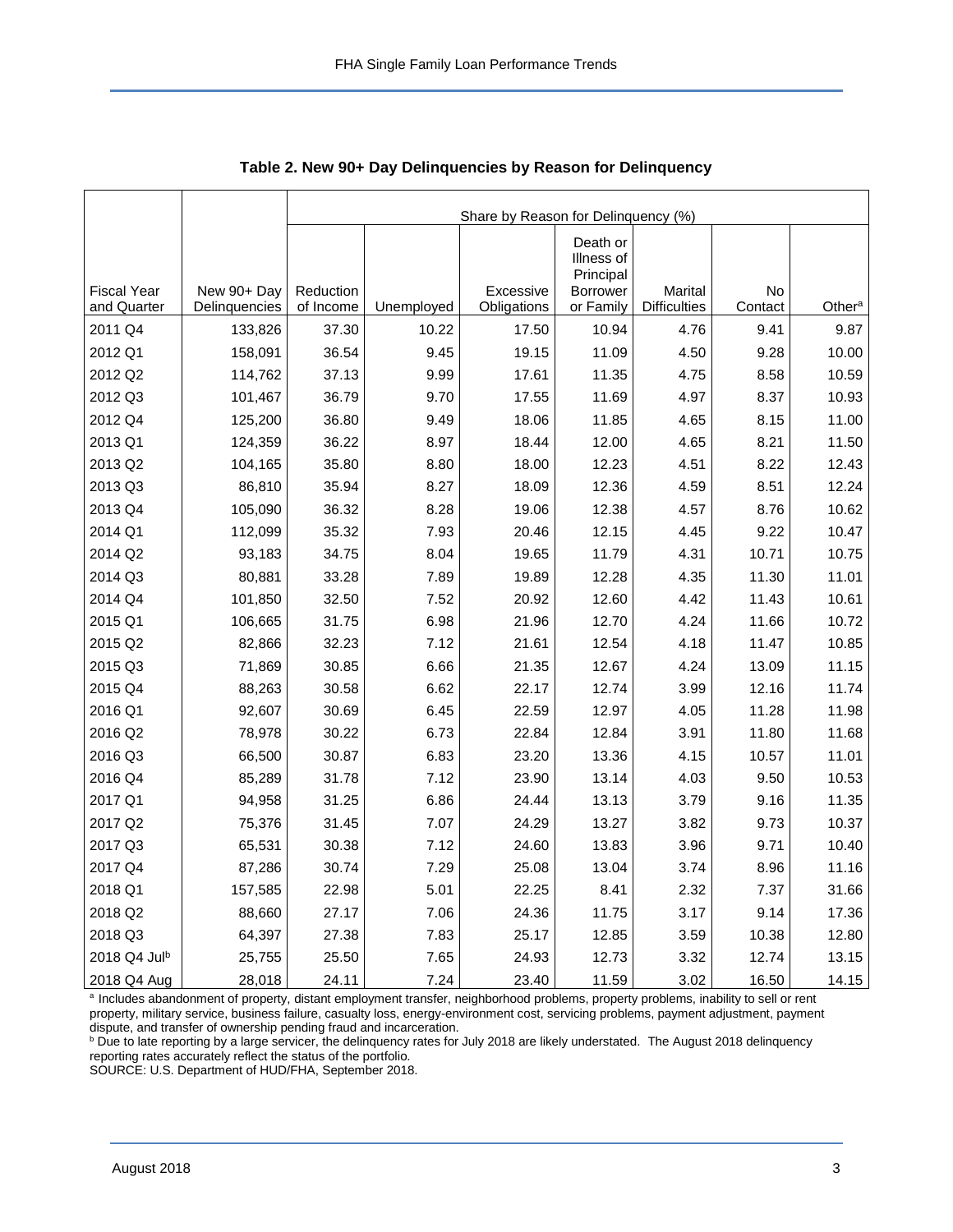<span id="page-4-0"></span>

|                           |                                   | Rates of Active Loan Counts (%) |              |              |              |                   |                  |                                  |  |  |  |
|---------------------------|-----------------------------------|---------------------------------|--------------|--------------|--------------|-------------------|------------------|----------------------------------|--|--|--|
|                           |                                   |                                 |              |              |              |                   |                  |                                  |  |  |  |
|                           | <b>IIF</b><br>Shares <sup>a</sup> | All Past<br>Due <sup>b</sup>    | 30-Day       | 60-Day       | 90+ Day      | In<br>Foreclosure | In<br>Bankruptcy | Delinquency<br>Rate <sup>c</sup> |  |  |  |
| <b>Loan Purpose</b>       |                                   |                                 |              |              |              |                   |                  |                                  |  |  |  |
| All Active Loans          | 8,037,609                         | 10.29                           | 4.67         | 1.51         | 2.19         | 1.06              | 0.86             | 4.11                             |  |  |  |
| Purchase                  | 68.53                             | 11.15                           | 5.09         | 1.70         | 2.42         | 1.05              | 0.88             | 4.35                             |  |  |  |
| Refinance                 | 31.47                             | 8.42                            | 3.75         | 1.10         | 1.69         | 1.08              | 0.80             | 3.57                             |  |  |  |
| Refinance                 |                                   |                                 |              |              |              |                   |                  |                                  |  |  |  |
| Refinance Loans           | 2,529,309                         | 8.42                            | 3.75         | 1.10         | 1.69         | 1.08              | 0.80             | 3.57                             |  |  |  |
| Conventional              | 34.88                             | 9.61                            | 4.16         | 1.21         | 1.94         | 1.39              | 0.92             | 4.24                             |  |  |  |
| No Cash Out               | 21.37                             | 9.63                            | 4.21         | 1.19         | 1.92         | 1.37              | 0.94             | 4.23                             |  |  |  |
| Cash Out                  | 13.51                             | 9.59                            | 4.08         | 1.24         | 1.96         | 1.42              | 0.88             | 4.27                             |  |  |  |
| <b>FHA</b>                | 12.26                             | 6.36                            | 3.06         | 0.84         | 1.26         | 0.62              | 0.58             | 2.46                             |  |  |  |
| No Cash Out               | 6.42                              | 6.66                            | 3.15         | 0.89         | 1.28         | 0.68              | 0.65             | 2.62                             |  |  |  |
| Cash Out                  | 5.83                              | 6.03                            | 2.95         | 0.78         | 1.24         | 0.54              | 0.50             | 2.29                             |  |  |  |
| Streamline                | 52.86                             | 8.12                            | 3.65         | 1.08         | 1.63         | 0.99              | 0.78             | 3.39                             |  |  |  |
| Credit Score Ranged       |                                   |                                 |              |              |              |                   |                  |                                  |  |  |  |
| Loans with Credit Scores  | 6,269,725                         | 9.94                            | 4.54         | 1.47         | 2.14         | 0.98              | 0.80             | 3.92                             |  |  |  |
| < 500                     | 0.11                              | 36.15                           | 12.64        | 5.08         | 8.50         | 5.42              | 4.49             | 18.41                            |  |  |  |
| 500-579                   | 1.94                              | 29.58                           | 11.56        | 4.19         | 6.70         | 3.85              | 3.28             | 13.83                            |  |  |  |
| 580-619                   | 7.45                              | 20.40                           | 8.87         | 3.09         | 4.52         | 2.15              | 1.78             | 8.45                             |  |  |  |
| 620-659                   | 30.69                             | 14.40                           | 6.65         | 2.20         | 3.13         | 1.26              | 1.16             | 5.55                             |  |  |  |
| 660-719                   | 39.54                             | 7.07                            | 3.37         | 1.02         | 1.48         | 0.69              | 0.52             | 2.69                             |  |  |  |
| 720-850                   | 20.27                             | 2.92                            | 1.35         | 0.38         | 0.61         | 0.38              | 0.20             | 1.19                             |  |  |  |
| <b>Fiscal Year Cohort</b> |                                   |                                 |              |              |              |                   |                  |                                  |  |  |  |
| <b>All Cohorts</b>        | 8,037,609                         | 10.29                           | 4.67         | 1.51         | 2.19         | 1.06              | 0.86             | 4.11                             |  |  |  |
| pre-2004                  | 7.08                              | 16.82                           | 7.50         | 2.59         | 3.46         | 1.80              | 1.46             | 6.72                             |  |  |  |
| 2004                      | 1.89                              | 16.84                           | 7.42         | 2.58         | 3.44         | 1.86              | 1.53             | 6.83                             |  |  |  |
| 2005                      | 1.38                              | 18.76                           | 7.95         | 2.93         | 3.88         | 2.20              | 1.80             | 7.88                             |  |  |  |
| 2006                      | 1.09                              | 21.59                           | 8.50         | 3.27         | 4.63         | 3.05              | 2.13             | 9.82                             |  |  |  |
| 2007                      | 1.03                              | 25.92                           | 9.93         | 3.42         | 5.72         | 4.05              | 2.79             | 12.57                            |  |  |  |
| 2008                      | 2.44                              | 25.85                           | 9.83         | 3.40         | 5.78         | 4.19              | 2.65             | 12.62                            |  |  |  |
| 2009                      | 5.32                              | 17.05                           | 6.94         | 2.31         | 3.52         | 2.60              | 1.69             | 7.80                             |  |  |  |
| 2010                      | 6.82                              | 12.54                           | 5.49         | 1.71         | 2.53         | 1.61              | 1.20             | 5.34                             |  |  |  |
| 2011                      | 5.50                              | 10.53                           | 4.70         | 1.47         | 2.14         | 1.20              | 1.01             | 4.36                             |  |  |  |
| 2012                      | 6.76                              | 8.61                            | 3.81         | 1.25         | 1.85         | 0.83              | 0.87             | 3.55                             |  |  |  |
| 2013                      | 9.40                              | 7.26                            | 3.28         | 1.03         | 1.52         | 0.69              | 0.74             | 2.96                             |  |  |  |
| 2014                      | 4.58                              | 11.88                           | 5.18         | 1.72         | 2.62         | 1.18              | 1.16             | 4.97                             |  |  |  |
| 2015                      | 8.67                              | 9.87                            | 4.45         | 1.48         | 2.29         | 0.83              | 0.82             | 3.94                             |  |  |  |
| 2016<br>2017              | 12.41<br>14.10                    | 8.51<br>6.99                    | 4.08<br>3.65 | 1.31<br>1.13 | 1.99<br>1.63 | 0.61<br>0.34      | 0.53<br>0.25     | 3.13<br>2.21                     |  |  |  |
| 2018                      | 11.52                             | 2.94                            | 2.07         | 0.49         | 0.32         | 0.04              | 0.03             | 0.39                             |  |  |  |

**Table 3. Delinquency Rates by Loan and Property Characteristics**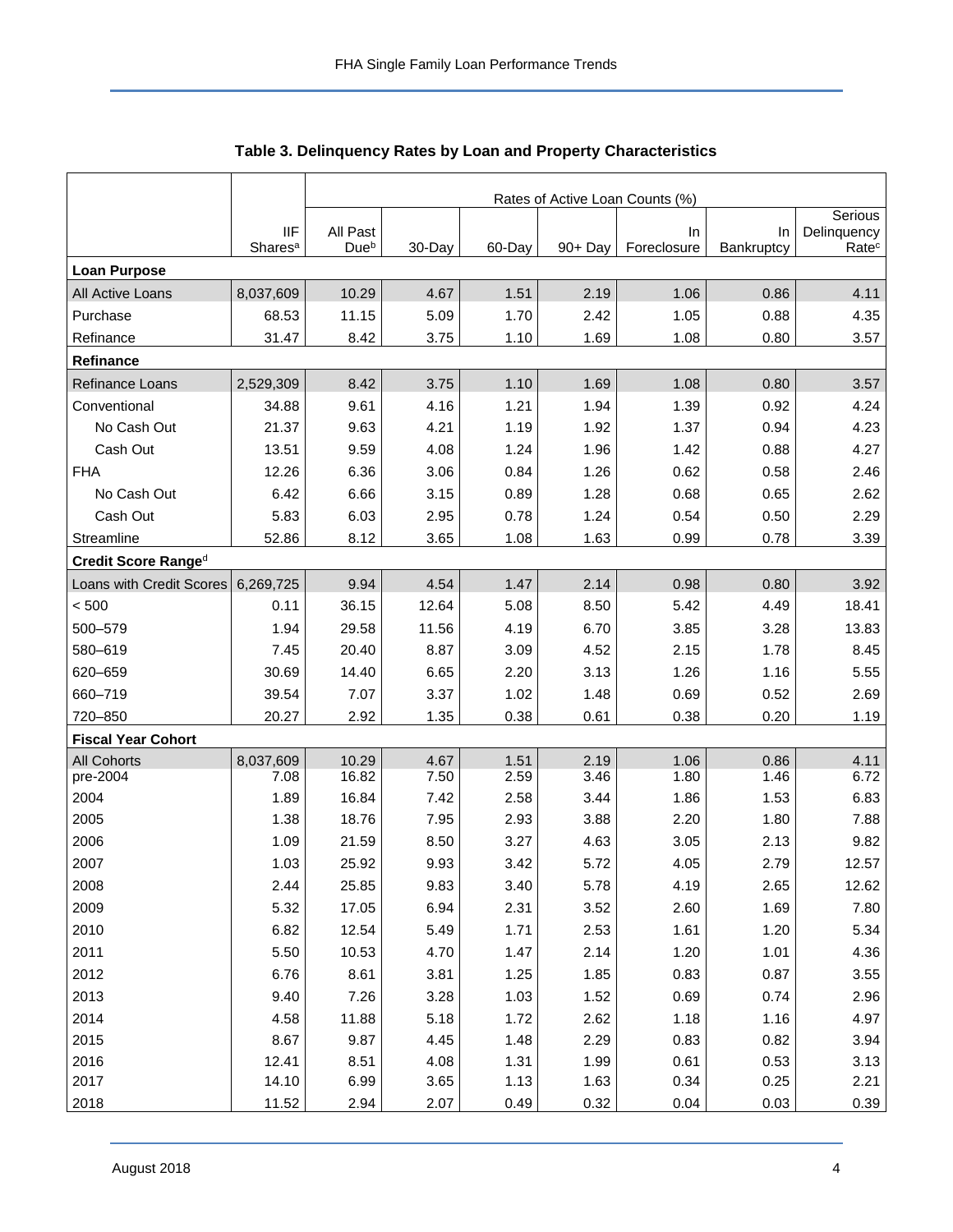|                                           |                     | Rates of Active Loan Counts (%) |        |        |            |             |            |                   |  |  |  |
|-------------------------------------------|---------------------|---------------------------------|--------|--------|------------|-------------|------------|-------------------|--|--|--|
|                                           |                     |                                 |        |        |            |             |            | Serious           |  |  |  |
|                                           | <b>IIF</b>          | All Past                        |        |        |            | In          | In         | Delinquency       |  |  |  |
|                                           | Shares <sup>a</sup> | Due <sup>b</sup>                | 30-Day | 60-Day | $90 + Day$ | Foreclosure | Bankruptcy | Rate <sup>c</sup> |  |  |  |
| Loan Amount at Origination (\$ thousands) |                     |                                 |        |        |            |             |            |                   |  |  |  |
| All Loan Amounts                          | 8,037,609           | 10.29                           | 4.67   | 1.51   | 2.19       | 1.06        | 0.86       | 4.11              |  |  |  |
| < 50                                      | 2.90                | 12.89                           | 5.91   | 1.88   | 2.31       | 1.80        | 0.98       | 5.10              |  |  |  |
| $50 - 99$                                 | 22.35               | 12.02                           | 5.43   | 1.80   | 2.37       | 1.36        | 1.05       | 4.78              |  |  |  |
| 100-149                                   | 27.62               | 10.79                           | 4.89   | 1.60   | 2.28       | 1.03        | 0.99       | 4.30              |  |  |  |
| 150-199                                   | 20.12               | 9.65                            | 4.44   | 1.42   | 2.10       | 0.89        | 0.80       | 3.79              |  |  |  |
| 200-249                                   | 12.04               | 8.75                            | 4.00   | 1.26   | 2.01       | 0.84        | 0.64       | 3.50              |  |  |  |
| 250-399                                   | 12.39               | 8.62                            | 3.85   | 1.23   | 2.07       | 0.91        | 0.57       | 3.55              |  |  |  |
| 400-499                                   | 1.58                | 7.50                            | 3.23   | 1.01   | 1.83       | 0.97        | 0.47       | 3.26              |  |  |  |
| >499                                      | 1.00                | 6.65                            | 2.70   | 0.86   | 1.71       | 1.02        | 0.36       | 3.08              |  |  |  |
| <b>Property Type</b>                      |                     |                                 |        |        |            |             |            |                   |  |  |  |
| All Property Types                        | 8,037,609           | 10.29                           | 4.67   | 1.51   | 2.19       | 1.06        | 0.86       | 4.11              |  |  |  |
| Detached                                  | 86.56               | 10.32                           | 4.74   | 1.53   | 2.19       | 1.00        | 0.87       | 4.05              |  |  |  |
| Manufactured Housing                      | 3.22                | 11.94                           | 5.12   | 1.65   | 2.28       | 1.83        | 1.06       | 5.17              |  |  |  |
| 2-4 Units                                 | 2.09                | 9.45                            | 3.45   | 1.16   | 2.14       | 2.10        | 0.59       | 4.84              |  |  |  |
| Condo                                     | 3.11                | 7.80                            | 3.17   | 1.00   | 1.95       | 1.04        | 0.64       | 3.63              |  |  |  |
| Townhouse                                 | 5.02                | 10.60                           | 4.62   | 1.58   | 2.41       | 1.22        | 0.77       | 4.40              |  |  |  |
| <b>Purchase Loan Type</b>                 |                     |                                 |        |        |            |             |            |                   |  |  |  |
| All Purchase Loans                        | 5,507,788           | 11.14                           | 5.09   | 1.70   | 2.42       | 1.05        | 0.88       | 4.35              |  |  |  |
| Repeat                                    | 17.68               | 8.91                            | 4.21   | 1.30   | 1.82       | 0.87        | 0.71       | 3.40              |  |  |  |
| First-time                                | 82.32               | 11.62                           | 5.27   | 1.79   | 2.55       | 1.09        | 0.92       | 4.56              |  |  |  |
| Down Payment Assistance (DPA) Type        |                     |                                 |        |        |            |             |            |                   |  |  |  |
| All Sources of Funds                      | 8,037,609           | 10.29                           | 4.67   | 1.51   | 2.19       | 1.06        | 0.86       | 4.11              |  |  |  |
| Government                                | 6.71                | 12.40                           | 5.47   | 1.94   | 2.89       | 1.04        | 1.07       | 4.99              |  |  |  |
| Relative                                  | 15.86               | 12.47                           | 5.82   | 1.97   | 2.72       | 1.08        | 0.88       | 4.68              |  |  |  |
| Other                                     | 2.16                | 18.69                           | 7.87   | 2.90   | 3.97       | 1.92        | 2.03       | 7.92              |  |  |  |
| Seller Funded                             | 0.61                | 30.06                           | 11.37  | 3.93   | 6.98       | 4.12        | 3.65       | 14.75             |  |  |  |
| No DPA                                    | 74.66               | 9.23                            | 4.20   | 1.32   | 1.93       | 1.01        | 0.78       | 3.71              |  |  |  |

**Table 3. Delinquency Rates by Loan and Property Characteristics**

 $IIF =$  insurance in force.

a For each subpanel, the loan shares sum to 100%. However, in some of the subpanels, the total loans in the analysis do not sum to 100% of IIF. For example, the IIF shares for refinance loans sum to 100% of refinance loans. Streamline refinance loans are not included in the Credit Score Range analysis; the IIF shares in that panel, add to 100% of fully-underwritten loans.

b Includes all loans 30 or more days past due, including those in bankruptcy or foreclosure.

<sup>c</sup> Includes all loans 90 days past due plus all in-bankruptcy and in-foreclosure cases.

d Credit score reporting began in May 2004 but was not mandatory until July 2008. Streamline refinance loans do not require credit score reporting.

Due to late reporting by a large servicer, the delinquency rates for July 2018 are likely understated. The August 2018 delinquency reporting rates accurately reflect the status of the portfolio.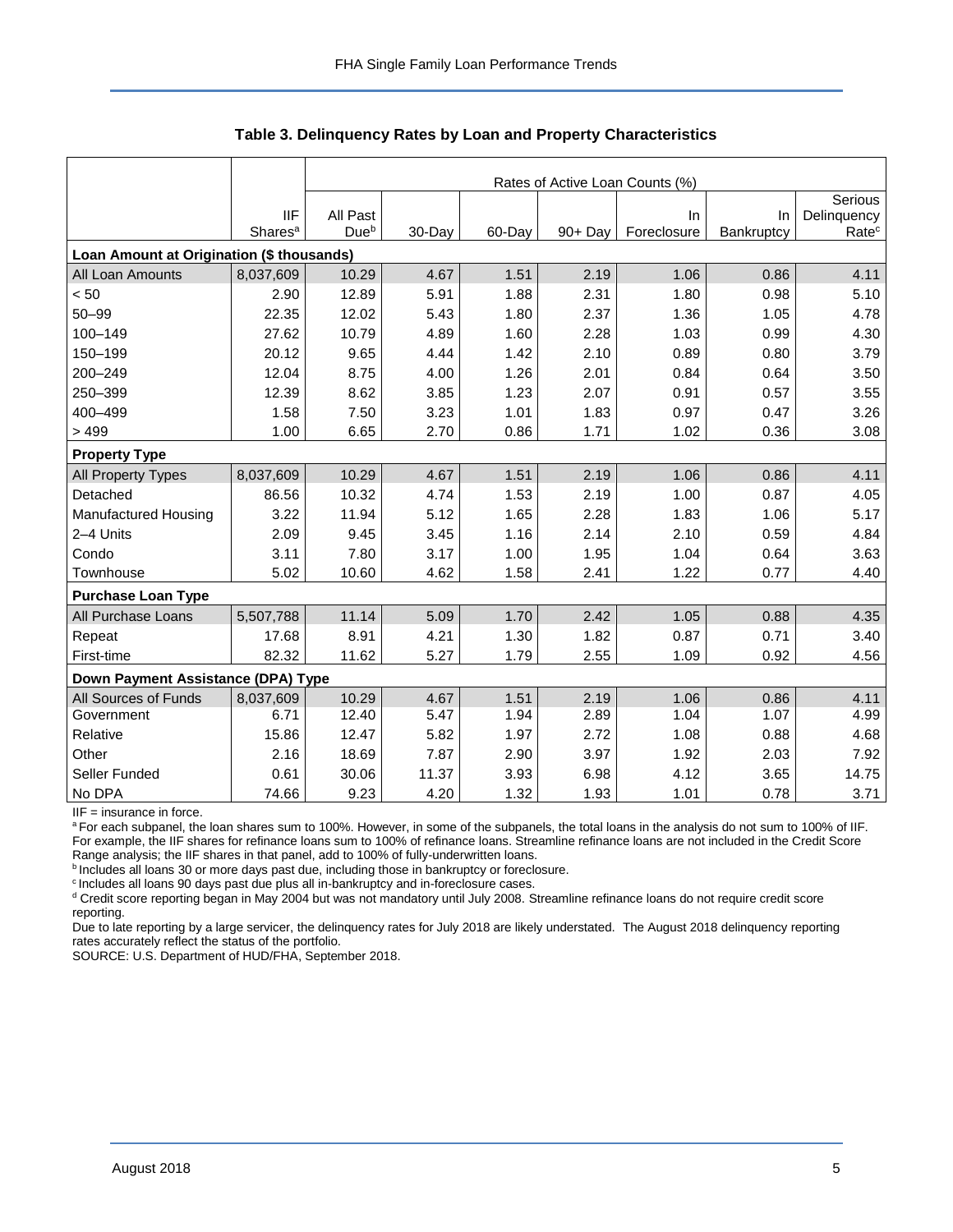<span id="page-6-0"></span>

|                                                         | 2018                       |         |         |         |         |                               |                | 2017    |         |         |         |         |         |
|---------------------------------------------------------|----------------------------|---------|---------|---------|---------|-------------------------------|----------------|---------|---------|---------|---------|---------|---------|
| <b>Disposition Month</b>                                | Jul                        | Jun     | May     | Apr     | Mar     | Feb                           | Jan            | Dec     | Nov     | Oct     | Sep     | Aug     | Jul     |
| Loss Components as Percentage of Defaulted Loan Balance |                            |         |         |         |         |                               |                |         |         |         |         |         |         |
| Claim Expenses <sup>a</sup>                             | 18.20                      | 19.19   | 18.38   | 18.83   | 19.49   | 19.27                         | 19.98          | 19.53   | 19.87   | 19.47   | 19.12   | 20.45   | 19.35   |
| Holding Costsb                                          | 4.28                       | 4.79    | 4.89    | 4.87    | 4.77    | 4.44                          | 4.70           | 4.86    | 4.85    | 4.83    | 4.95    | 5.04    | 4.70    |
| Loss on Collateral <sup>c</sup>                         | 25.47                      | 27.06   | 26.21   | 27.46   | 27.99   | 29.41                         | 29.37          | 28.78   | 28.34   | 29.94   | 28.48   | 29.79   | 28.82   |
| Sales Expense                                           | 4.66                       | 4.62    | 4.50    | 4.51    | 4.57    | 4.58                          | 4.33           | 4.36    | 4.42    | 4.32    | 4.43    | 4.45    | 4.62    |
| Program Discounts <sup>d</sup>                          | 0.29                       | 0.30    | 0.13    | 0.14    | 0.25    | 0.30                          | 0.26           | 0.17    | 0.38    | 0.04    | 0.08    | 0.12    | 0.40    |
| Net Loss Rate <sup>e</sup>                              | 45.88                      | 48.90   | 47.96   | 50.90   | 53.28   | 55.32                         | 56.03          | 55.21   | 55.35   | 57.34   | 56.73   | 59.96   | 57.59   |
|                                                         | <b>Average Amount (\$)</b> |         |         |         |         |                               |                |         |         |         |         |         |         |
| Average Dollar Loss                                     | 55,083                     | 59,015  | 58,305  | 61,187  | 63,137  | 65,574                        | 65,535         | 65,259  | 65,265  | 69,974  | 68,230  | 72,154  | 69,589  |
| Average Unpaid Balance                                  | 120,046                    | 120,676 | 121,560 | 120,208 | 118,504 | 118,538                       | 116,971        | 118,196 | 117,907 | 122,032 | 120,275 | 120,336 | 120,827 |
|                                                         |                            |         |         |         |         | <b>Occurrence Count</b>       |                |         |         |         |         |         |         |
| <b>Number of Dispositions</b>                           | 1,545                      | 1,850   | 2,181   | 2,173   | 2,451   | 2,372                         | 2,288          | 2,406   | 2,220   | 2,361   | 2,453   | 2,873   | 2,627   |
| <b>Number of Discounts</b>                              | 12                         | 10      | 6       | 7       | 13      | 16                            | $\overline{7}$ | 10      | 5       | 3       | 6       | 11      | 15      |
| <b>Stage</b>                                            |                            |         |         |         |         | <b>Average Time in Months</b> |                |         |         |         |         |         |         |
| Delinquencyf                                            | 11.7                       | 12.3    | 12.0    | 11.3    | 12.2    | 12.5                          | 12.3           | 12.1    | 12.6    | 12.4    | 13.3    | 13.1    | 12.9    |
| Foreclosure <sup>g</sup>                                | 13.2                       | 13.3    | 13.3    | 13.4    | 13.7    | 13.1                          | 13.1           | 13.0    | 12.9    | 13.3    | 13.0    | 14.6    | 13.8    |
| Deed Transferh                                          | 14.0                       | 13.5    | 13.3    | 13.5    | 14.4    | 13.3                          | 13.2           | 13.1    | 13.5    | 13.8    | 13.0    | 12.9    | 12.3    |
| <b>REO</b>                                              | 4.0                        | 4.2     | 4.1     | 4.2     | 4.3     | 4.3                           | 4.3            | 4.3     | 4.6     | 4.7     | 4.6     | 4.7     | 4.6     |
| All Stages                                              | 42.8                       | 43.2    | 42.5    | 42.4    | 44.5    | 43.2                          | 42.9           | 42.6    | 43.7    | 44.1    | 43.9    | 45.4    | 43.5    |

**Table 4. REO Components of Loss by Property Disposition Month**

<sup>a</sup> Includes interest on principal.

**b Management, maintenance, repairs, administration, and security, net of rent and other income.** 

<sup>c</sup> Value when foreclosed (UPB) minus value received in REO; does not include Streamline refinances.

 $d$  Rate over all dispositions; effect is greater in the cases where a discount actually is given.

<sup>e</sup> Profit (loss) divided by Unpaid Principal Balance (UPB). The listed cost categories are not exhaustive, and they will not sum to the loss rate.

<sup>f</sup> First missed payment to date foreclosure initiated.

<sup>g</sup> Initiation of foreclosure proceedings to auction date.

h Auction date to HUD acquisition date.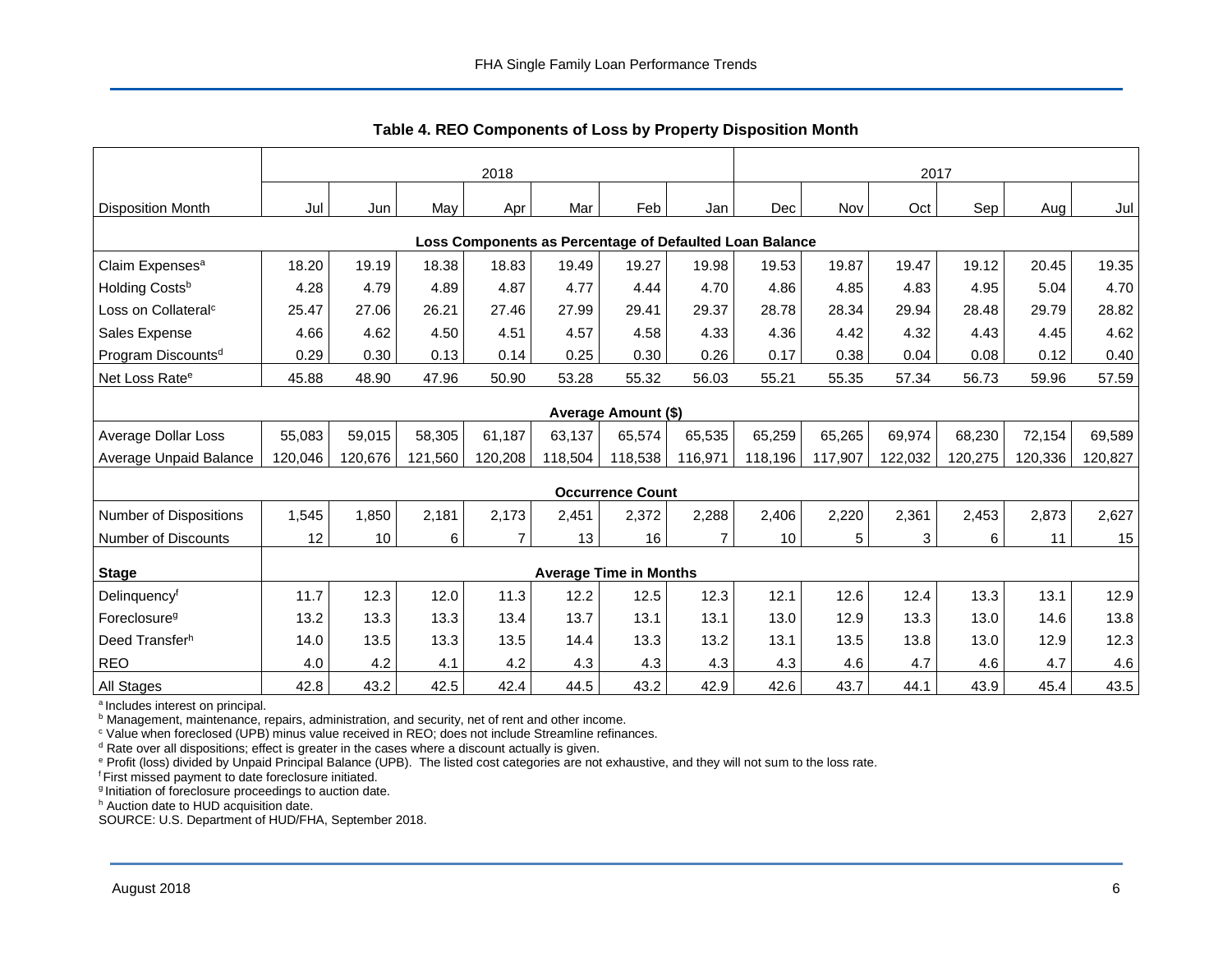**Figure 1. Serious Delinquency Rate by Fiscal Year**

<span id="page-7-0"></span>

NOTE: The FY 2009 cohort is separated into two parts, representing loan originations from October through March in 2009-1 and loan originations from April through September in 2009-2. The last six months of the origination period have been removed to ensure seasoning of loans.